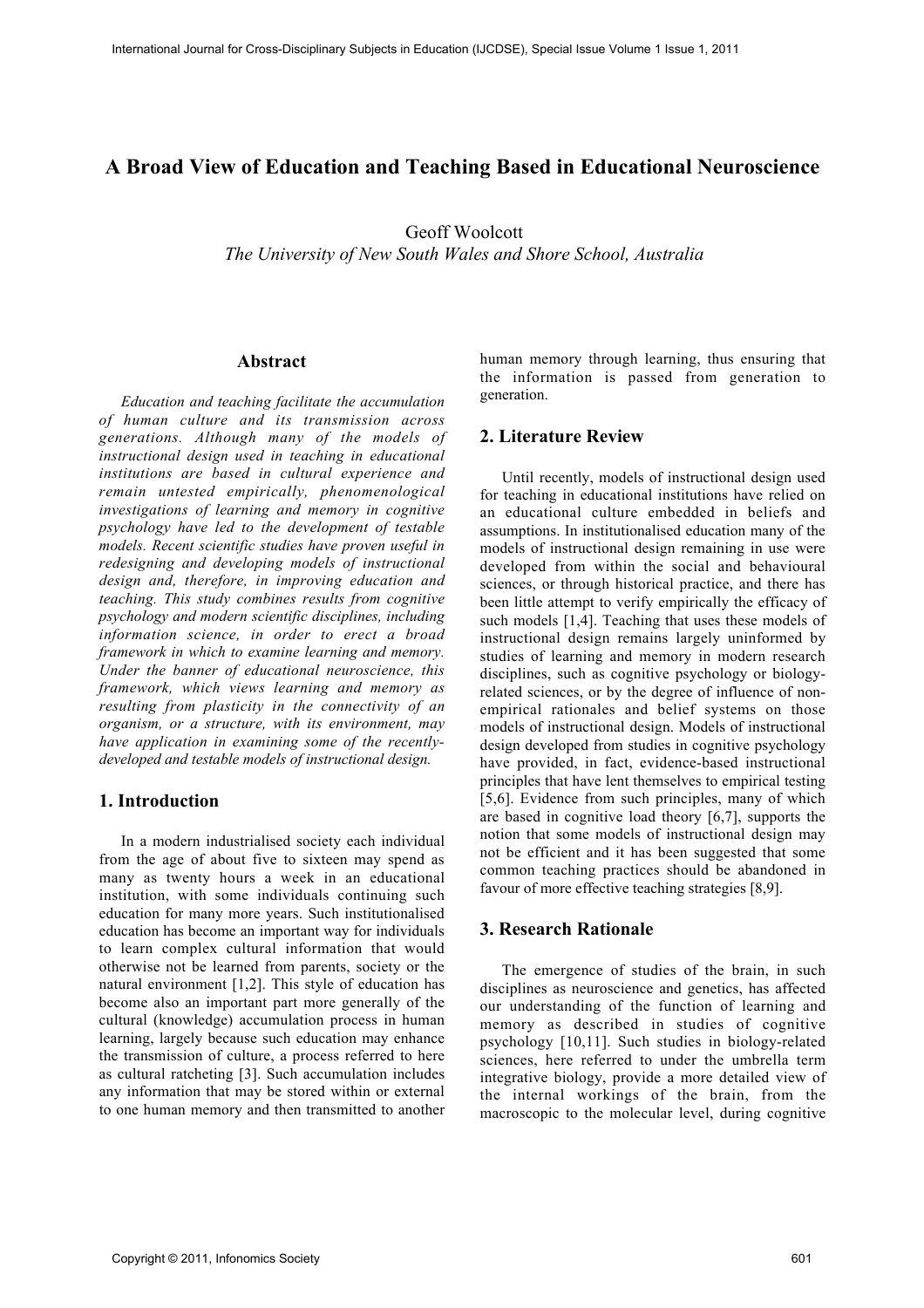processes. For example, some researchers have begun to detail the biology that may be involved in such important learning and memory processes as attention, working memory (short-term memory) and long-term memory [10,12,13,14]. Such research has detailed potential links between patterns of connections in the real world and their analogous record as memories in the brain as well as the patterns of connections that allow for efficient storage of large amounts of information in long-term memory [11,12]. There have been recent developments in studies of networks and systems that lend support, more generally, to an argument for common patterns in the structure and development of complex networks or information processing systems [15,16], and this includes human cognitive systems [17]. Such common patterns include those seen in the scale-free networks and small world networks described in models of information processing networks developed from biology and economics [15,16].

Despite these studies, there seems to be a divide between the phenomenologically-based studies in psychology, a discipline directed more towards philosophy and the social and behavioural sciences, and studies in integrative biology, which emphasise empirically-based studies of chemical structure and energetic relationships. Studies that combine integrative biology with studies in other disciplines have, however, begun to explore the matter and energy relationships that link the central nervous system with human responses to environment, for example in disciplines such as psychobiology and cognitive neuroscience. Such combination studies, therefore, may have the potential to influence the development of models of instructional design used in teaching in institutions, and researchers in the newly-named field of educational neuroscience are beginning to comment on the implications of such studies for the future of education [18,19,20,21]. It seems important, then, to examine how such studies may affect the development and use of models of instructional design and teaching strategies, such as those developed from cognitive psychology.

# 4. Contribution to Knowledge

It would appear that, even though some models of instructional design have incorporated some concepts from cognitive psychology, concepts from studies in integrative biology have not been fully absorbed in models of educational design. This includes even established concepts, such as Hebb's [22] relatively well-known ideas about information storage in hierarchies of neurons or Mountcastle's [23] view that different regions of the brain with similar basic structures may function in a similar way. One reason

for this may be that the acceptance of the simplicity of memory storage mechanisms has been obfuscated by discussions of complexity of information [24,25], but there is also a lack of educational theorists who come from a background in the empirical sciences [1]. It may take some time, therefore, for models of educational design to accommodate any modern studies in integrative biology in a form that can in turn be evaluated by modern integrative scientists who are also experienced educators [18,26].

There are, however, parallels that have been drawn between modern integrative biology and cognitive psychology in order to accommodate the continually changing landscape of modern research as it relates to learning and memory, and its links with education and teaching [20]. Such parallels have arisen partly from an increase in research and discussion that merges ideas about learning and memory processes and pathways in organismal and non-organismal structures and systems [20,21], and from the combination of results from studies in evolutionary biology and cognitive function with those from studies in education and the information sciences [27,28]. Such merging of concepts, for example, has been used to examine information flow in the natural information processing systems of evolution and human cognition and this has been applied to the delineation and further development of educational principles derived from models of educational design based in cognitive load theory [28]. The results of such comparisons have been utilised in refining evidence-based and testable instructional methods for education and teaching [5], and including those that apply to learning in electronic media platforms [6]. Some researchers are investigating how functional information-processing structures, some of which may be involved in learning and memory, can emerge in complex dynamical systems that are not organismal [29,30].

Recent studies that show the commonality in patterning of network structures and their generalised effects, as well as the independence of the nature, or components, of those structures, has reinforced the view that there may be common underlying principles to systems and networks previously thought to be unrelated. Such underlying principles are relevant to studies of cognitive function and point to a valuable expansion of instructional principles that are tied more closely to biological models of cognitive processes that take place within the human central nervous system. Development of such principles in a biological context may offer valuable insights into learning and into models of instructional design.

On the basis of combination studies on a wide range of organisms and non-organismal structures, and the parallels that have arisen from such studies, learning and memory can be said to involve three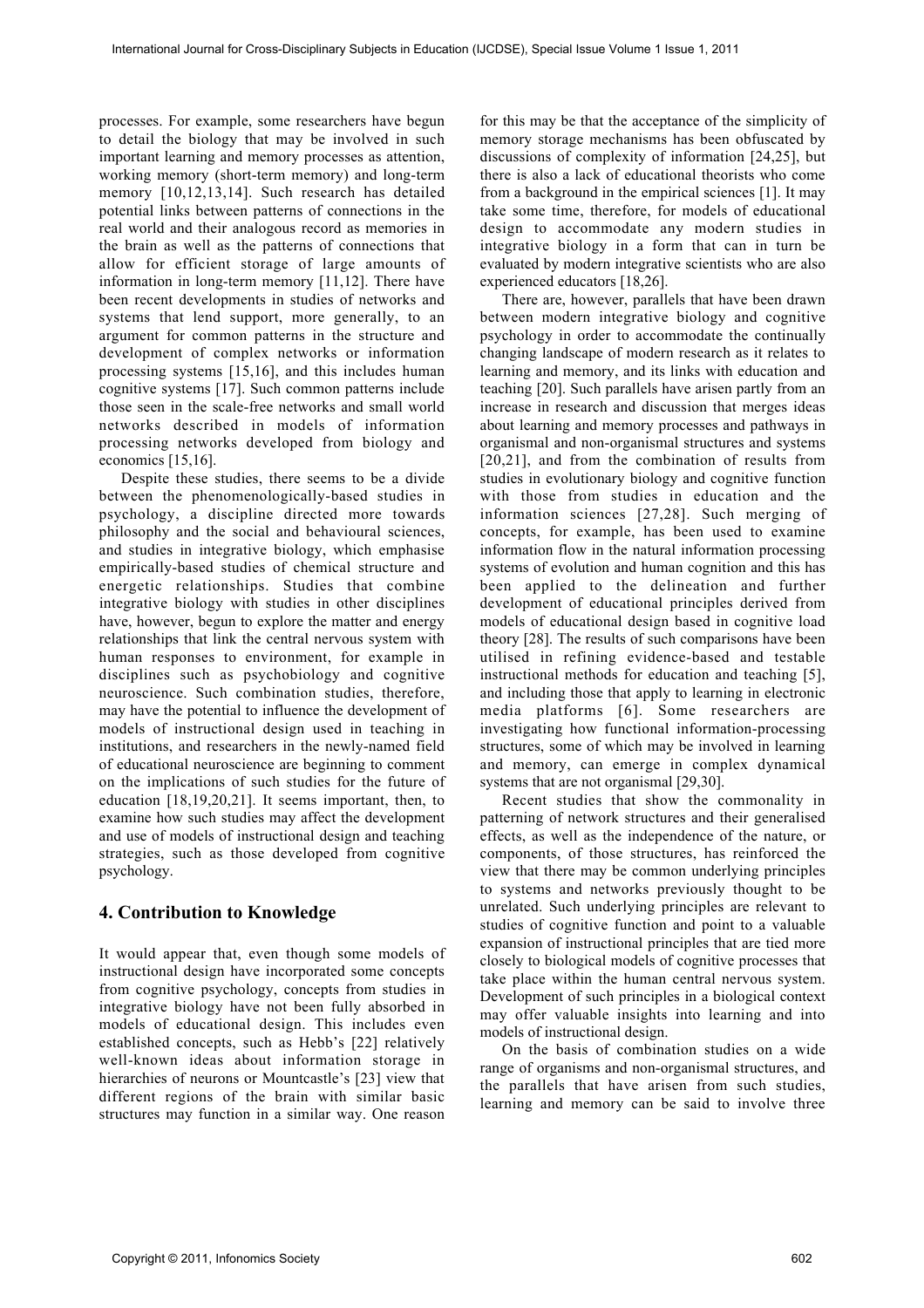temporally connected, but separable, stages in information flow; environmental information input to or output from a structure, processing of resultant information changes within the structure (information processing), and changes in the observed state of the structure resulting from any such information processing. This broad sense of learning and memory has parallels in educational practice, for example in considering teaching as having a cycle of three parts: one, where the teacher assesses the information state of the learner in order to best determine the information to be presented for learning; two, where the teacher presents to-be-learned information in a pattern that is accessible to the learner, in an environment that encourages information input and; three, where the teacher assesses, through information output, whether any presented information has been remembered (through processing). The teacher then begins the cycle again by using this last assessment as a basis for further presentation of information.

## 5. Analysis of Findings

Learning and memory can be thought of, in an even broader sense, as associated with the interaction of an organismal or non-organismal structure with its environment through information pathways or systems of connectivity. The information communicated into or out of the structure is either matter or energy and the pattern of connectivity or pathway between environment and the structure is spatiotemporal, since the information is first in one place and then later in another. Some of the information communicated in any such interaction may result in changes to the structure, including changes in information content or connectivity of information within the structure. For any structure, however, the communication of information both into and out of a structure can be described as learning if there is a resultant change in the information (knowledge or memory) within that structure. This change in information can be referred to as information processing [21]. Given such input or output of information, the state, or activity, of a structure relies on observation of change of the structure due to the information within it.

This flexible framework, which describes learning and memory processes in terms of universal information processing systems, embraces the concepts framed in cognitive load theory and used to describe human cognition and evolution in terms of natural information processing systems [28]. This more universal framework, however, describes all discrete matter and energy units within the universe as information processing systems, with changes in information within such units described as processing [21]. Within this framework, therefore, a human is a

discrete matter and energy unit, with human connectivity described in terms of interactions of the human information processing system with its environment, within a definable matter and energy universe. As a result, this framework incorporates a view of human learning and memory as a function of connectivity within the central nervous system, in particular of neuronal connectivity in the brain, and as a function of human connectivity with environment, a connectivity proposed in some scientific studies of learning and memory [31,32]. Within this framework any structure within the human system can be viewed as a discrete entity and this is consistent with studies that view the function of cognitive structures effectively as isolated entities, as is the case with many modern studies in cognitive psychology and integrative biology [10,13,14,32].

This framework, although described ultimately in a terms of matter and energy interactions, supports recent models of instructional design that have been developed from cognitive psychology, and this includes those developed from cognitive load theory. This is largely because the framework supports parallels drawn between apparently common processes that have been described from different conceptual viewpoints [20,21]. By supporting such parallels and by finding common conceptual ground, this flexible framework may be useful in comparing and combining approaches to human cognition and models of instructional design that may appear, initially at least, to be different conceptually.

Describing learning and memory in a broad sense, however, indicates that it may be useful to consider a more universal, overarching view of such environmental interaction in order that teachers and researchers evaluate effectively models of instructional design and teaching methods. For example, when considered in the context of education, the concept of learning and memory as human information processing is sometimes geared toward information input and many models of instructional design are based inherently on an assumption that information presentation is the most significant environmental interaction in learning. Information, however, flows not only from the environment to an individual, but also from an individual to the environment. The consideration of both inward and outward information flow is a common strategy, however, in some areas of science, for example, in ecology, where organisms are considered in terms of environmental inputs and outputs, and neuroscience, where information transfer into and out of neuronal synapses is integral to studies of information flow. Studies based in integrative biology lend support to a contention that there is a significant effect on learning due to input and output information flow of even simple, but often overlooked,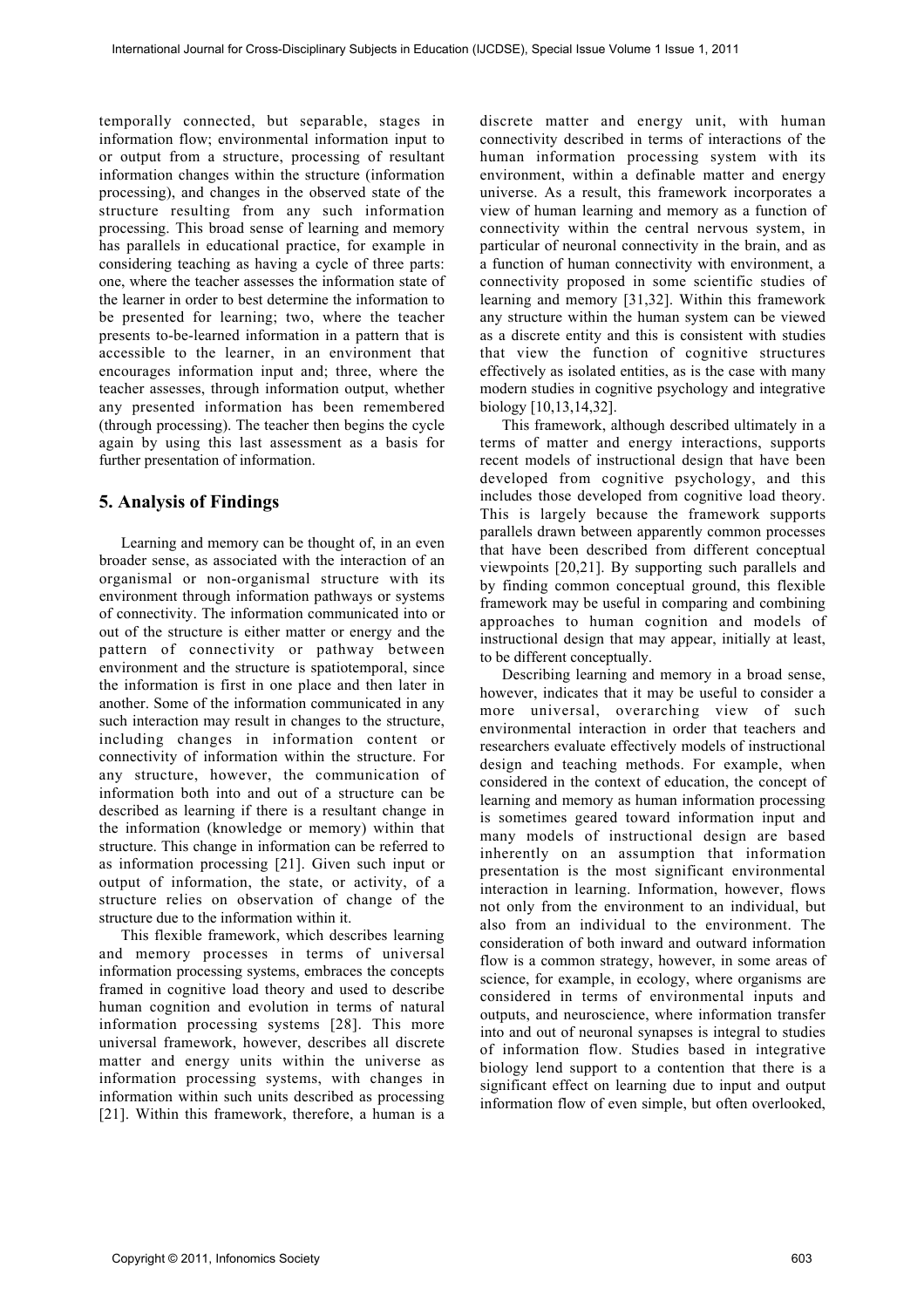environmental factors, such as water, oxygen and glucose [33,34]. It follows, therefore, that learning principles derived from a broader sense of information flow may apply to teaching and instructional design in relation to organisation of environmental input and outputs.

The broad sense of information flow described in this framework considers also that it may be useful to consider learning and memory over differing time periods. This can most easily be seen in studies of changes in synapses and neuronal connections in the brain, which may alter in the short term, through chemical or energetic interactions not related to DNA, or in the long term through DNA-related interactions, and there may even be longer-term interactions that influence information flow that supports storage of information in memory [32,35]. Despite this indication of the importance of information flow over varying time periods, in many educational environments instruction assumes that there is temporal continuity of information input from the senses and some models of instructional design appear to assume that information as sensory input to the brain is continuous, regardless of the modality of sensory input. These models, therefore, do not take into account the degree to which changes in rate and amount of flow of discrete inputs may affect some learners.

There are, however, models, based partly in educational neuroscience, that do assume that information flow is discrete, and some recentlydeveloped intervention programs, such as those that are designed to improve specific cognitive functions used in reading [36], operate through slowing down of the flow of sensory information in order that discrete groups of information can be learned more readily. There is time needed also for some non-use periods, over varying time frames, in order to allow for restructuring or building of new neural pathways after a specific amount of sensory input at a given flow rate. Additionally, the central nervous system must be consistently and adequately supplied with nutrients and is subject, therefore, to the physico-chemical limitations on information flow.

Models of instructional design adapted from theories, such as cognitive load theory, based in limitations of working memory (WM) and attentional processes, appear to be adaptable to limitations on information flow, including physico-chemical limitations. These aspects of WM and attentional limitation, however, need to be made empiricallyassessable components of models of educational design and there appears to be little work done on integration of such physiological limitations into such models. Specifically, existing studies of the limitations placed on WM and attention by physico-chemical input to the central nervous system need to be examined so that

their effect on learning processes can be quantified for use in models of instructional design. A more complete model of instructional design may need to examine, therefore, the physiological baseline of WM and attention with regard to such factors as health, toxicity and age, and relate this baseline more generally to learning, over varying time frames in organisms with a central nervous system.

## 6. Conclusion

There are numerous educational theories that purport to provide methods of enabling successful teaching and many teaching strategies based solely in historical practice, but there is little support for any claim to empirical verification of their efficacy [1]. In contrast, some of the theories developed through examination of cognitive psychology, such as cognitive load theory, have provided testable principles with proven efficacy [7]. Studies in integrative biology indicate that there may be biological parallels to the phenomenology that underpins modern models of instructional design, such as those in cognitive load theory [20,21]. The combination of results from a wide range of studies indicates that there may be some benefit in describing learning and memory processes in terms of information connectivity and information processing, and such description has been applied to studies in education [20,21,28]. The broad sense of learning and memory described briefly in the educational neuroscience framework above is based in studies that combine a number of successful modern research disciplines, and supports the view that all human environmental interactions may need to be considered in order that teachers and researchers evaluate effectively any teaching methods or models of instructional design.

Examination of learning and memory within this framework supports the notion, already suggested in studies in both cognitive psychology and educational neuroscience, that problem solving, the interaction of novel environmental information with stored information, is the main function of learning and memory in the human interaction with environment [7,10,28], where the term problem solving is used in a context related to function of the nervous system rather than in a more exclusive sense, say, of solving a written problem [5,7]. This notion is central to any educational strategy and the main aim in education, therefore, should be development of such problemsolving ability through promotion of appropriate environmental interaction, and this includes interaction within the internal environment, in order that each individual maximise the potential for such interaction and in order that assessment of such problem solving ability is evaluated in a broader scientific context. It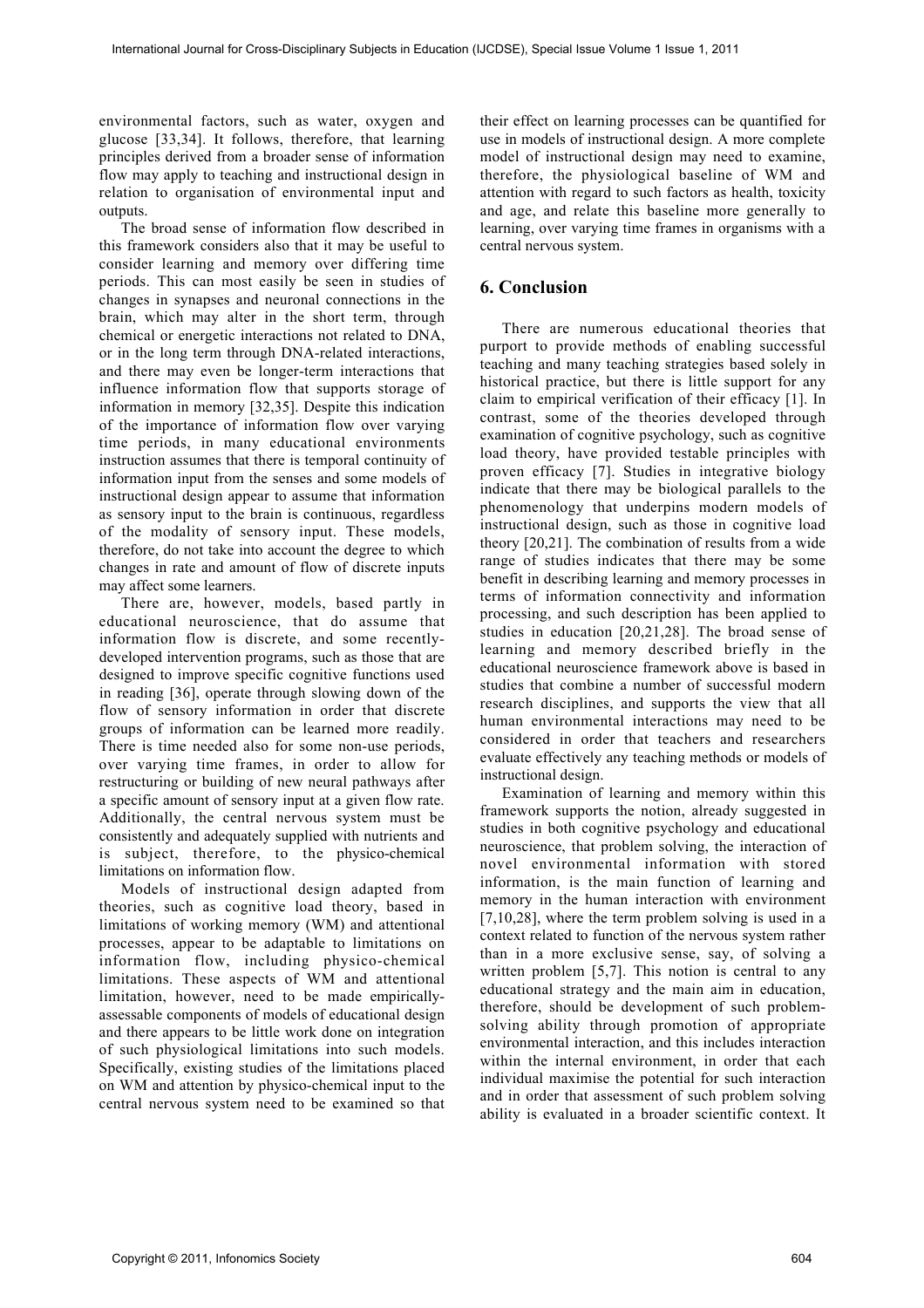may be useful, therefore, to re-evaluate education and teaching from within frameworks based in information processing systems in order to more fully incorporate knowledge of brain processing and environmental interaction.

#### **7. References**

[1] Sylwester, R. (1995) A Celebration of Neurons: An Educator's Guide to the Human Brain, Association for Supervision and Curriculum Development, Vermont.

[2] Geary, D.C. (2007) 'The Why of learning', Educational Psychologist 44, pp. 198-201.

[3] Boesch, C., and Tomasello, M. (1998) 'Chimpanzee and Human Cultures', Current Anthropology 39(5), pp. 591-614.

[4] Lyon, R. (2005) 'The Health Report: 17 January 2005 Literacy' Radio broadcast, ABC Australia; http://www.abc.net.au/rn/talks/8.30/helthrpt/stories/s12666 57 .htm (8 April 2008).

[5] Sweller, J., van Merriënboer, J., and Paas, F. (1998) 'Cognitive Architecture and Instructional Design', Educational Psychology Review 10, pp. 251-296.

[6] Kalyuga, S. (2006) Instructing and Testing Advanced Learners: A Cognitive Load Approach, Nova Science, New York.

[7] Sweller, J. (1994) 'Cognitive Load Theory, Learning Difficulty and Instructional Design', Learning and Instruction 4, pp. 295-312.

[8] Mayer, R. (2004) 'Should there be a Three-Strikes Rule against Pure Discovery Learning? The Case for Guided Methods of Instruction', American Psychologist 59, pp. 14- 19.

[9] Kirschner, P., Sweller, J., and Clark, R. (2006) 'Why Minimal Guidance during Instruction does not Work: An Analysis of the Failure of Constructivist, Discovery, Problem-based, Experiential and Inquiry-based Teaching', Educational Psychologist 41(2), pp. 75-86.

[10] Tonegawa, S., Nakazawa, K., and Wilson, M.A. (2003) 'Genetic Neuroscience of Mammalian Learning and Memory', Philosophical Transactions of the Royal Society of London B 358, pp. 787-795.

[11] Calvin, W.H. (2004) A Brief History of the Mind: From Apes to Intellect and Beyond, Oxford University Press, London.

[12] Edelman, G.M. (1987) Neural Darwinism: The Theory of Neuronal Group Selection, Basic Books, New York.

[13] Cotterill, R.M.J. (2001) 'Co-operation of the Basal Ganglia, Cerebellum, Sensory Cerebrum and Hippocampus: Possible Implications for Cognition,

Consciousness, Intelligence and Creativity', Progress in Neurobiology 64, pp. 1-33.

[14] Postle, B.R. (2006), 'Working Memory as an Emergent Property of the Mind and Brain', Neuroscience 139, pp. 23-38.

[15] Barabasi, A.-L., (2002) Linked. The new science of networks, Perseus Press, Cambridge, USA.

[16] Buchanan, M. (2002) Nexus: Small worlds and the Groundbreaking Science of Networks, W.W. Norton, New York.

[17] Sporns, O., and Zwi, J.D. (2004) 'The Small World of the Cerebral Cortex', Neuroinformatics 2(2), pp. 145-162.

[18] Geake, J.G. (2009) The Brain at School: Educational Neuroscience in the Classroom, McGraw Hill-Open University Press, Australia.

[19] Fischer, K.W., Daniel, D, Immordino-Yang, M.H., Stern, E., Battro, A., and Koizumi, H. (2007) 'Why Mind, Brain, and Education? Why Now?', Mind, Brain, and Education 1(1), pp. 1-2.

[20] Woolcott, G. (2009) 'Towards a Biological Framework for Learning and Teaching', in Proceedings of the 16<sup>th</sup> International Learning Conference, Barcelona, Spain, The International Journal of Learning 16, pp. 299- 310.

[21] Woolcott, G. (2010) 'Learning and Memory: A Biological Viewpoint', Proceedings of the Second Paris International Conference on Education, Economy & Society, Paris, France, Analytrics: Paris, pp. 487-496.

[22] Hebb, D.O. (1949) The Organization of Behaviour, Wiley, New York.

[23] Mountcastle, V.B. (1998) Perceptual Neuroscience. The Cerebral Cortex, MIT Press, Cambridge, USA.

[24] Sholle, D. (1999) 'What is Information? The Flow of Bits and the Control of Chaos', MIT Communications Forum, paper posted 31 October, 1999; http://web.mit.edu/commforum/papers/sholle.html (April 2008).

[25] Sloman, A. (2004) 'Information-processing systems in nature' This paper is a sequel to my invited contribution to PPSN2000; http://www.cs.bham.ac.uk/˜axs/ (March 2006).

[26] Bruer, J.T. (1997) 'Education and the Brain: A Bridge too Far' Educational Researcher 26(8), pp. 4-16.

[27] Buss, D.M. (1999) Evolutionary Psychology: The New Science of the Mind, Allyn and Bacon, Boston.

[28] Sweller, J. (2005) 'Implications of Cognitive Load Theory, in Mayer, R.E. (Ed), Cambridge Handbook of Multimedia Learning, Cambridge University Press: New York, pp. 19-30.

[29] Honey, C.J., Sporns, O., Cammoun, L., Gogandet, X.,